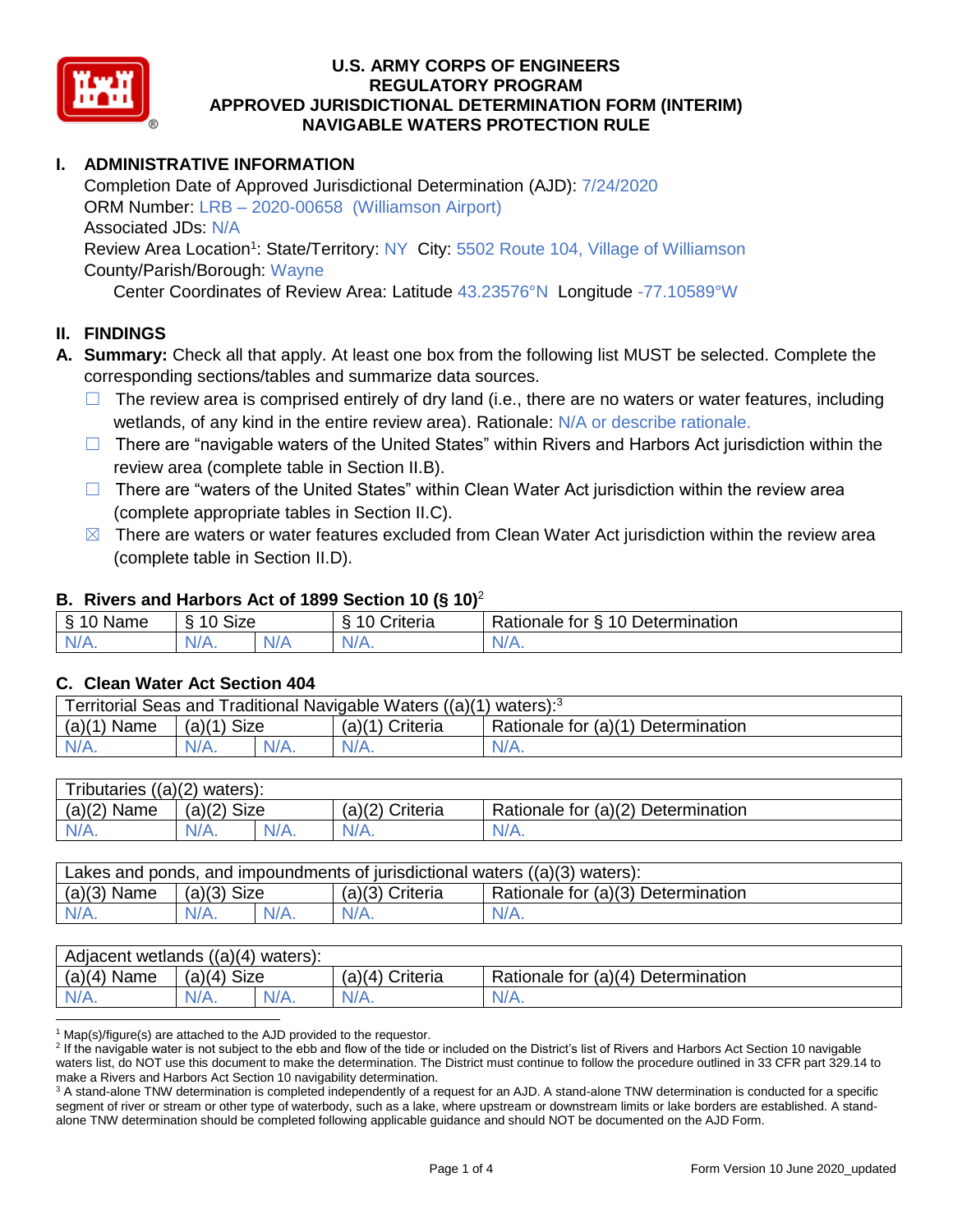

## **D. Excluded Waters or Features**

| Excluded waters $((b)(1) - (b)(12))$ : <sup>4</sup> |                       |                  |                        |                                                                                               |  |  |  |  |
|-----------------------------------------------------|-----------------------|------------------|------------------------|-----------------------------------------------------------------------------------------------|--|--|--|--|
| <b>Exclusion Name</b>                               | <b>Exclusion Size</b> |                  | Exclusion <sup>5</sup> | Rationale for Exclusion Determination                                                         |  |  |  |  |
| <b>Wetland A</b>                                    | 1.06                  | $\text{acre}(s)$ | $(b)(1)$ Non-          | A site visit revealed that the wetland formed in a                                            |  |  |  |  |
|                                                     |                       |                  | adjacent wetland.      | depressional area and is confined by                                                          |  |  |  |  |
|                                                     |                       |                  |                        | topography. Based upon a review of aerial                                                     |  |  |  |  |
|                                                     |                       |                  |                        | photos, topographic maps, and on-site                                                         |  |  |  |  |
|                                                     |                       |                  |                        | observations, no other potential waters of the                                                |  |  |  |  |
|                                                     |                       |                  |                        | U.S. persist within the immediate vicinity of<br>Wetland A. Route 104 would not be considered |  |  |  |  |
|                                                     |                       |                  |                        | an obstruction because the wetland is confined                                                |  |  |  |  |
|                                                     |                       |                  |                        | by topography and does not extend to the road.                                                |  |  |  |  |
|                                                     |                       |                  |                        | The entire perimeter was walked and no ditches,                                               |  |  |  |  |
|                                                     |                       |                  |                        | streams or other wetlands were identified. As                                                 |  |  |  |  |
|                                                     |                       |                  |                        | measured on the Google Earth map for                                                          |  |  |  |  |
|                                                     |                       |                  |                        | 04/15/1995, the nearest tributary is                                                          |  |  |  |  |
|                                                     |                       |                  |                        | approximately 1,000 feet to the northeast north                                               |  |  |  |  |
|                                                     |                       |                  |                        | of Route 104, as depicted on the USGS Sodus,                                                  |  |  |  |  |
|                                                     |                       |                  |                        | New York Quad. There is no indication that any                                                |  |  |  |  |
|                                                     |                       |                  |                        | a(1)-a(3) water inundates the wetland in a typical                                            |  |  |  |  |
|                                                     |                       |                  |                        | year (see ATP discussion below).                                                              |  |  |  |  |
|                                                     |                       |                  |                        | Google Earth Aerial photos for 1995, 2009,                                                    |  |  |  |  |
|                                                     |                       |                  |                        | 2011, 2014 and 2015 were examined. The                                                        |  |  |  |  |
|                                                     |                       |                  |                        | snow-covered aerial for March 2014, reveals an                                                |  |  |  |  |
|                                                     |                       |                  |                        | ephemeral swale through the subject wetland,                                                  |  |  |  |  |
|                                                     |                       |                  |                        | identified during the site visit on June 23, 2020.                                            |  |  |  |  |
|                                                     |                       |                  |                        | This feature does not exhibit an ordinary high                                                |  |  |  |  |
|                                                     |                       |                  |                        | water mark and there is no evidence to support                                                |  |  |  |  |
|                                                     |                       |                  |                        | that the feature would be a relocated stream.                                                 |  |  |  |  |
|                                                     |                       |                  |                        | Upon close examination of other aerial<br>photographs, especially 2009 when, according to     |  |  |  |  |
|                                                     |                       |                  |                        | the APT, wetter than normal conditions                                                        |  |  |  |  |
|                                                     |                       |                  |                        | prevailed, it was apparent that the swale                                                     |  |  |  |  |
|                                                     |                       |                  |                        | continued through a trailer park to the roadside                                              |  |  |  |  |
|                                                     |                       |                  |                        | ditch along Route 104. There is no evidence that                                              |  |  |  |  |
|                                                     |                       |                  |                        | would support this feature as an $a(1)$ -a(3) water.                                          |  |  |  |  |
|                                                     |                       |                  |                        | Based on the information examined, the wetland                                                |  |  |  |  |
|                                                     |                       |                  |                        | does not abut an $(a)(1)$ through $(a)(3)$ water, nor                                         |  |  |  |  |
|                                                     |                       |                  |                        | is the wetland inundated by flooding by an $(a)(1)$                                           |  |  |  |  |
|                                                     |                       |                  |                        | through a(3) water, is not separated from an                                                  |  |  |  |  |
|                                                     |                       |                  |                        | $(a)(1)$ through $(a)(3)$ water via a natural berm or                                         |  |  |  |  |
|                                                     |                       |                  |                        | barrier, and is not separated from an $a(1) - a(3)$                                           |  |  |  |  |
|                                                     |                       |                  |                        | water via an artificial structure/feature.                                                    |  |  |  |  |

 <sup>4</sup> Some excluded waters, such as (b)(2) and (b)(4), may not be specifically identified on the AJD form unless a requestor specifically asks a Corps district to do so. Corps districts may, in case-by-case instances, choose to identify some or all of these waters within the review area.  $5$  Because of the broad nature of the (b)(1) exclusion and in an effort to collect data on specific types of waters that would be covered by the (b)(1)

exclusion, four sub-categories of (b)(1) exclusions were administratively created for the purposes of the AJD Form. These four sub-categories are not new exclusions, but are simply administrative distinctions and remain (b)(1) exclusions as defined by the NWPR.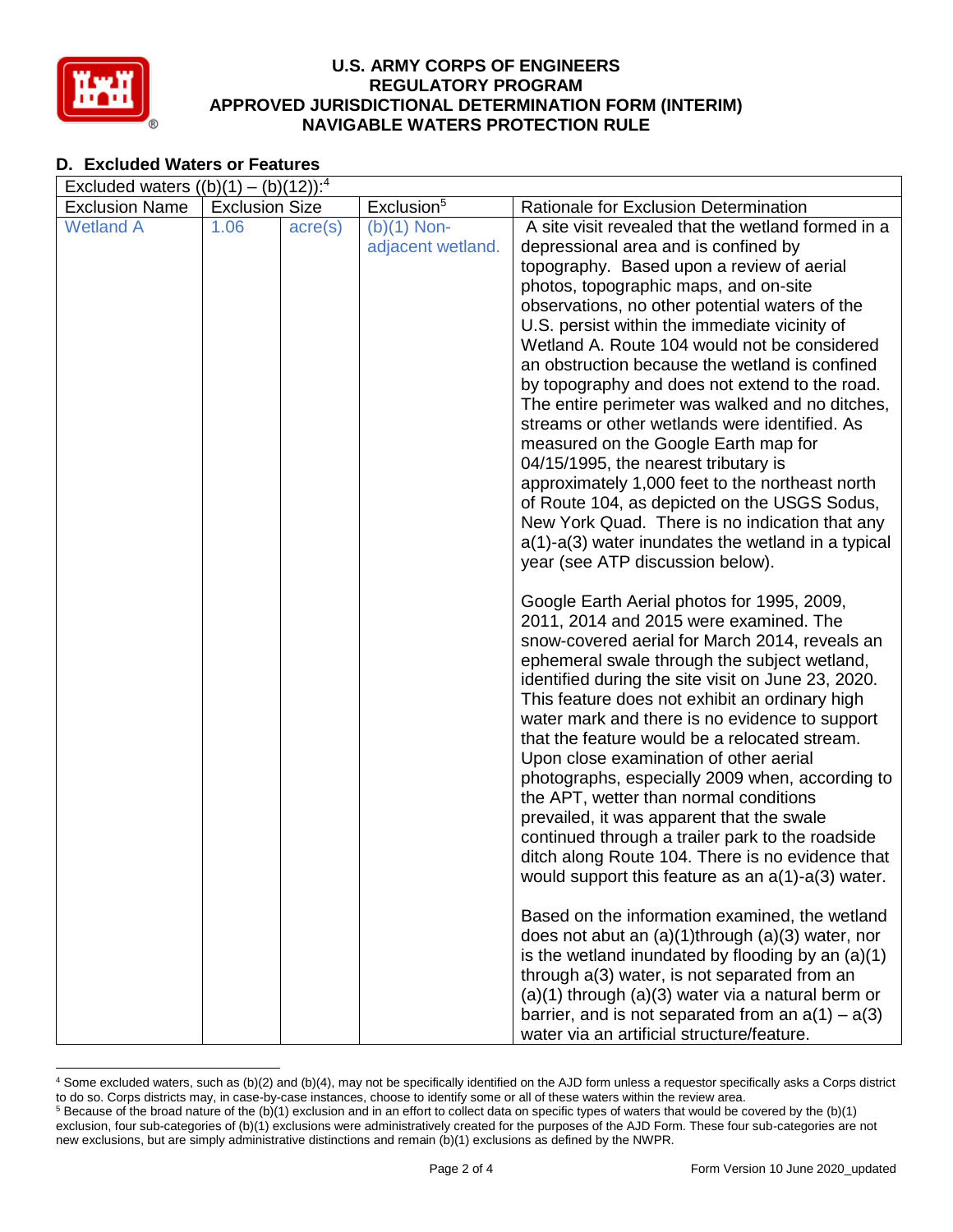

| Excluded waters $((b)(1) - (b)(12))$ : <sup>4</sup> |                       |                  |                                    |                                                                                                                                                                                                                                                                                                                                                                                                     |  |  |  |  |
|-----------------------------------------------------|-----------------------|------------------|------------------------------------|-----------------------------------------------------------------------------------------------------------------------------------------------------------------------------------------------------------------------------------------------------------------------------------------------------------------------------------------------------------------------------------------------------|--|--|--|--|
| <b>Exclusion Name</b>                               | <b>Exclusion Size</b> |                  | Exclusion <sup>5</sup>             | Rationale for Exclusion Determination                                                                                                                                                                                                                                                                                                                                                               |  |  |  |  |
| <b>Wetland B</b>                                    | 0.33                  | $\text{acre}(s)$ | $(b)(1)$ Non-<br>adjacent wetland. | The wetland does not abut an (a)(1)through<br>$(a)(3)$ water, nor is the wetland inundated by<br>flooding by an $(a)(1)$ through $a(3)$ water, is not<br>separated from an (a)(1) through (a)(3) water via<br>a natural berm or barrier, and is not separated<br>from an $a(1) - a(3)$ water via an artificial<br>structure/feature. The rationale is the same as<br>described for Wetland A above. |  |  |  |  |

# **III. SUPPORTING INFORMATION**

- **A. Select/enter all resources** that were used to aid in this determination and attach data/maps to this document and/or references/citations in the administrative record, as appropriate.
	- $\boxtimes$  Information submitted by, or on behalf of, the applicant/consultant: Delineator: Lu Engineers This information is sufficient for purposes of this AJD.
		- Rationale: The information provided is clear and detailed.
	- $\Box$  Data sheets prepared by the Corps: Title(s) and/or date(s).
	- $\boxtimes$  Photographs: Aerial and Other: Google Earth for years 1995 through 2015 and submittal photos.
	- $\boxtimes$  Corps site visit(s) conducted on: June 23, 2020
	- ☐ Previous Jurisdictional Determinations (AJDs or PJDs): ORM Number(s) and date(s).
	- ☒ Antecedent Precipitation Tool: *provide detailed discussion in Section III.B*.
	- ☒ USDA NRCS Soil Survey: Web Soil Survey accessed on January 26, 2020.
	- ☒ USFWS NWI maps: Sodus, New York Quad, January 27, 2020.
	- $\boxtimes$  USGS topographic maps: ESRI USACE Corps Maps from the ORM database

| Data Source (select)              | Name and/or date and other relevant information                      |
|-----------------------------------|----------------------------------------------------------------------|
| <b>USGS Sources</b>               | $N/A$ .                                                              |
| <b>USDA Sources</b>               | $N/A$ .                                                              |
| <b>NOAA Sources</b>               | $N/A$ .                                                              |
| <b>USACE Sources</b>              | ORM database to view the various available maps.                     |
| <b>State/Local/Tribal Sources</b> | $N/A$ .                                                              |
| <b>Other Sources</b>              | NYS Department of Environmental Conservation Fresh Water Wetland Map |
|                                   | for the Sodus, New York Quad, accessed on January 27, 2020.          |

### **Other data sources used to aid in this determination:**

**B. Typical year assessment(s):** The APT pulls precipitation data from NOAA's Daily Global Historical Climatology Network. The APT evaluates normal precipitation conditions based on the three 30-day periods preceding the observation date. For each period, a weighted condition value is assigned by determining whether the 30-day precipitation total falls within, above, or below the 70th and 30th percentiles for totals from the same date range over the preceding 30 years. The APT then makes a determination of "normal," "wetter than normal," or "drier than normal" based on the condition value sum. The APT also displays results generated via the Palmer Drought Severity Index and the University of Delaware WebWIMP.